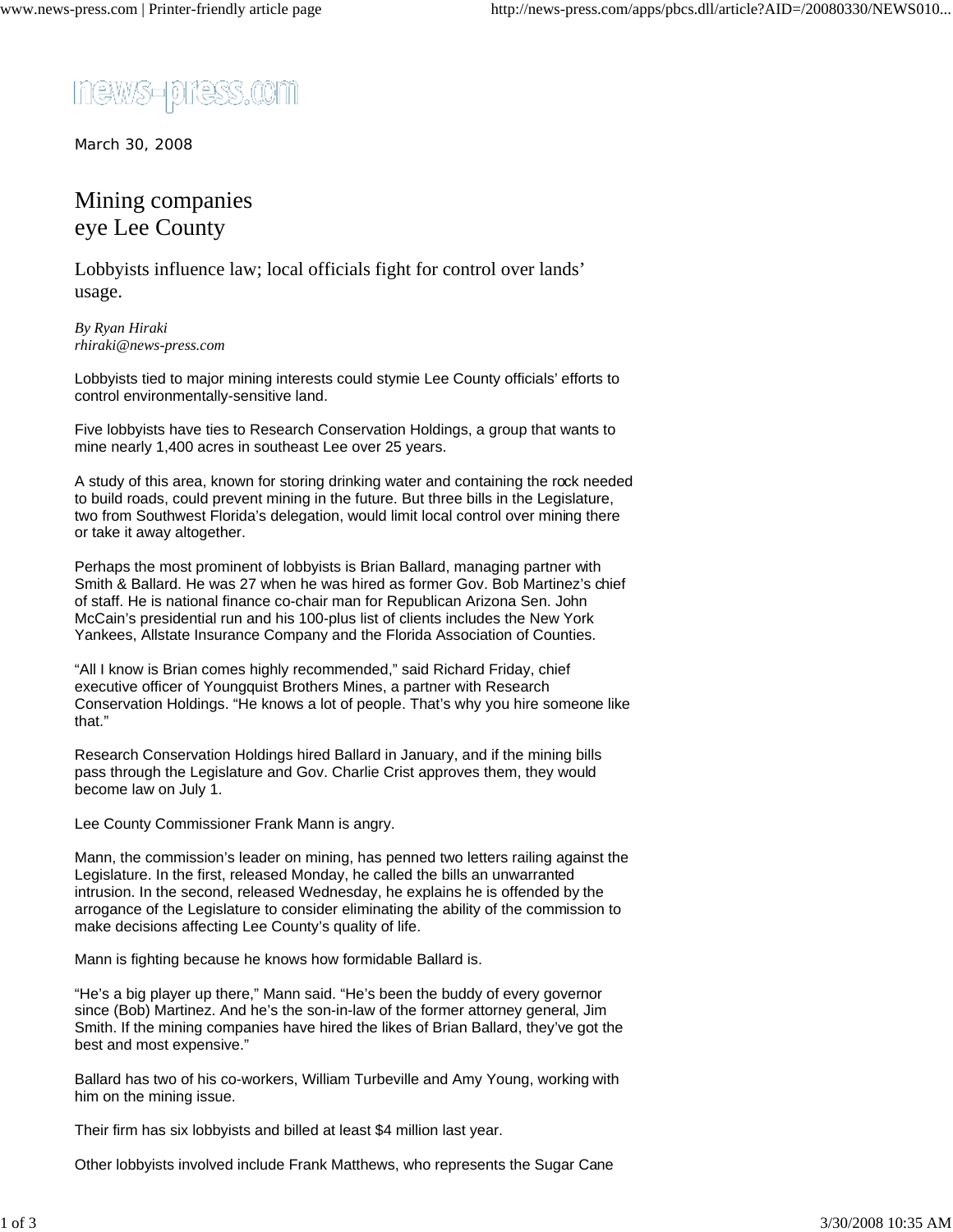Growers Cooperative of Florida as well as Ascot Acquisitions, a development company that's a partner of Research Conservation Holdings; and Michael Cusick, who works for Youngquist.

"It's like David versus Goliath, only we don't have a slingshot," Mann said. "But we're going to fight, no matter how big the foe."

## **Lobbyist influence**

The influence of these lobbyists stretches beyond anything that shows up on campaign contribution lists.

"They rarely use their own name," said Mann, who served eight years in the House and four years in the Senate during the 1970s and 1980s. "They could call x, y and z and say we need to raise \$20,000 for a certain candidate, and they get their wives, their relatives and their friends to contribute."

Ballard, in a brief interview Friday, only spoke about what he was hired for — to find legislative relief for his client. He hopes there is a way to keep county commissioners and legislators involved in the decision-making process over mines, but he argues the state needs rock to build more roads.

The rock "is in limited areas," Ballard said. "It's too bad the Lee commission is playing politics with this."

The rise of the mines is not surprising. In 2006, seven mining groups filed applications with the county to get permission to mine sites off Corkscrew Road.

This area is part of 83,000 acres that for nearly 20 years has been protected because of its water. Then, last September, commissioners voted to place a moratorium on new mining operations in the area so they could complete a study that would tell them if it is possible for mining, and maybe more development, to occur without polluting or draining water resources.

But mining is allowed here in Lee's growth plan, and last month, Sen. Mike Bennett, R-Bradenton, filed Senate Bill 2406, which would give legislators authority to decide on mining applications throughout the state.

"Frank Mann (ought to) really be concerned about the cost of road-building," said Bennett, whose district includes Lee County. "There's very little aggregate (rock) in the state of Florida."

A Florida Department of Transportation map shows six regions known to contain rock, Lee depends on one of them for drinking water. And at one of the six regions, the Lake Belt in southeast Florida, a Miami-Dade County judge ruled to phase out 30 percent of mining there to protect drinking water. That makes Lee's rock supply even more valuable for road building.

Bennett said he filed his bill at request of the House sponsor of a bill that reiterates his. The sponsor is Trudi Williams, R-South Lee County, who filed House Bill 08-13 earlier this month and filed a similar one last year.

Williams said legislators do not have a problem with local control, but argued mining is allowed in this area of southeast Lee.

"If you're stopping people who are permitted to mine then we need to invoke the Bert Harris Act, which says if someone's not letting you do what's allowed on your property, then they have to buy it."

She insisted the \$2,000 she received from Youngquist Brothers and their families four checks for \$500, each from a different person to follow campaign limits — has no impact on her bill.

"Tim Youngquist and I graduated high school together," said Williams, who has raised \$120,000 overall. "So when it happened I don't even think of it as a mining